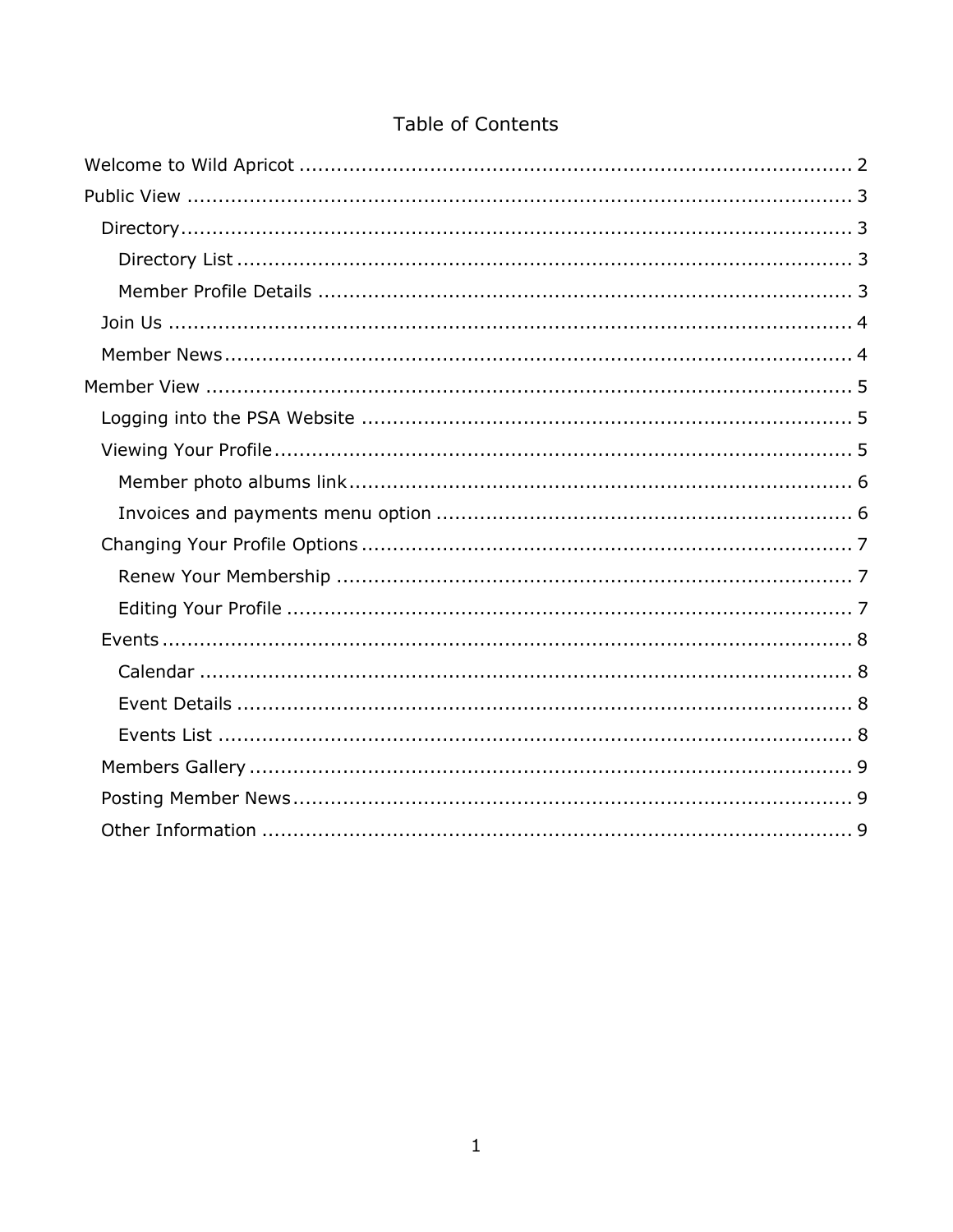# <span id="page-2-0"></span>**Welcome to Wild Apricot**

Welcome to the new membership capabilities of our Wild Apricot site! Wild Apricot (WA) is an Internet-based membership service that Pittsburgh Society of Artists has subscribed to that enables PSA to manage membership information, website, and other functions that benefit PSA members, including the following:

- Each member can maintain his or her own information. This makes it easy to make sure addresses, email, and phone numbers are always current.
- Each member can edit their own privacy settings for each item (phone, address, etc.) in their profile to be:
	- Visible by all visitors to our website (everyone)
	- Visible only to other PSA members
	- Visible to no one but the member
- Each member can upload images of their artwork to a personal online gallery. For those of you who have wanted your own website to showcase your work, this could be a way to that end without additional expense to you!
- Members will receive automatic email reminders for dues renewals or exhibit deadlines.
- Applicants for membership to PSA can use the WA online new membership application for screening in (no need to print and mail).
- Select PSA administrators and officers can mass email the members or subsets of the members.
- PSA can post programs and meetings as "events", and allow online event registration, reducing the amount of work for the event registrar

This document presents how to use the members-only functionality of Wild Apricot.

Note that Wild Apricot provides a separate website

(pittsburghsocietyofartists.wildapricot.com) that seamlessly serves as an alias for our www.pittsburghsocietyofartists.com website. In fact, [www.pittsburghsocietyofartists.org](http://www.pittsburghsocietyofartists.org/) and [www.psaguild.org](http://www.psaguild.org/) also direct the user to our new website.

To use the member-specific aspects of Wild Apricot, including editing your member profile, you need to enable "cookies" in your internet browser. Here are the instructions from the Wild Apricot help information:

Users cannot interact with Wild Apricot widgets if their browser is set to block third-party cookies. By default, Safari blocks third-party cookies, while Firefox and Chrome accept them. Internet Explorer blocks third-party cookies by default but allows users to accept them from Wild Apricot and other sites. Some firewalls or browser plug-ins may affect your browser's cookies settings. For more information, see this link: <http://windows.microsoft.com/en-us/windows7/block-enable-or-allow-cookies>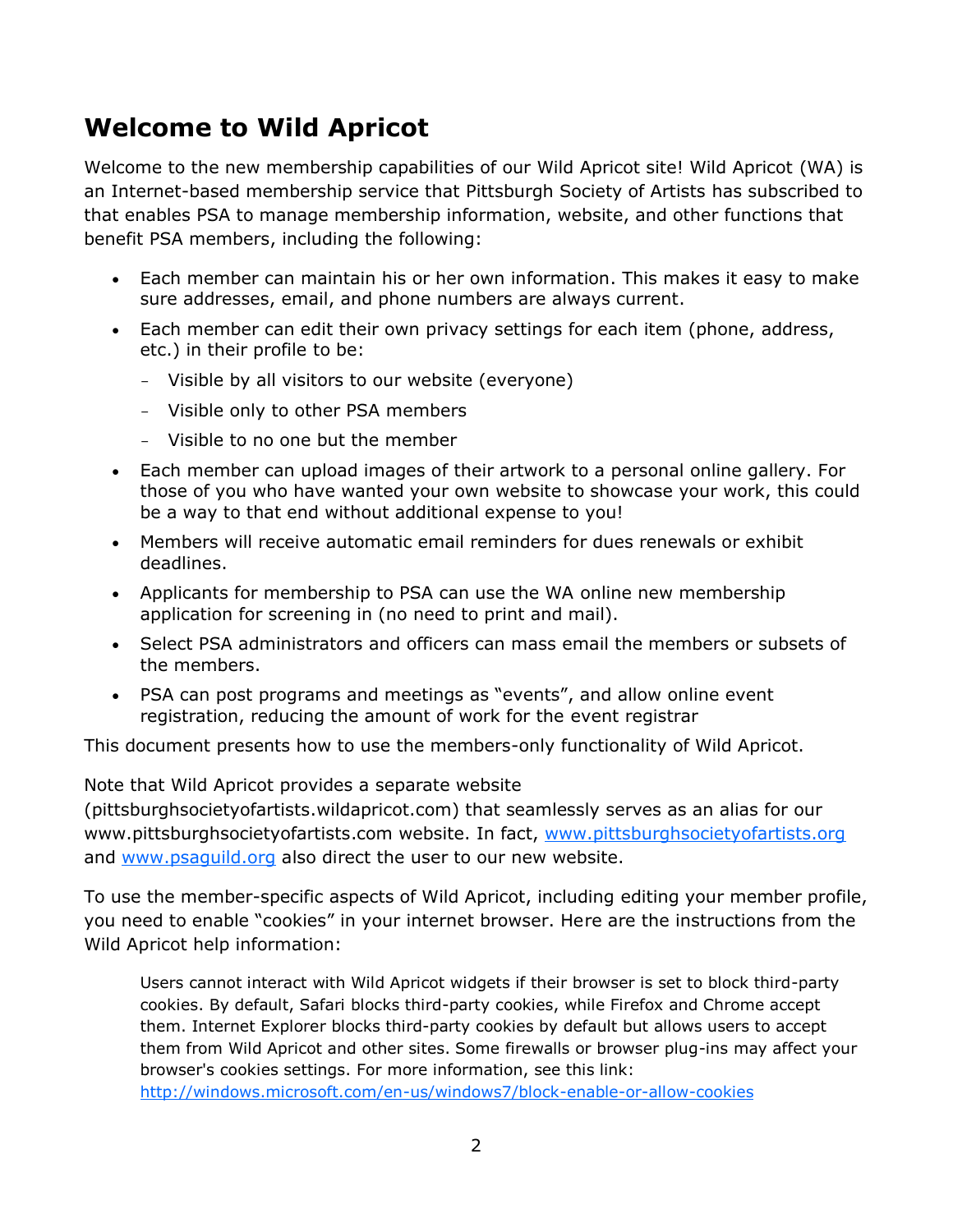# <span id="page-3-0"></span>**Public View**

You can view the PSA website without logging in as a PSA member. However, you will only be able to view what members or administrators allow for public viewing. To view member-specific information, register for members-only events or edit your PSA profile and upload images to your gallery, you need to log in as a member. See **Member View** for details on logging into the PSA website.

#### <span id="page-3-1"></span>**Directory**

To see the Member Directory information from the PSA site, click the **Directory** link. Anyone coming to the PSA website ("public") can see only information members or PSA web administrators have allowed them to see. By default, as with many other art leagues, the public will see only your name, and your website (if you have one). By default, logged-in members can see all your information. (You can adjust the privacy settings of each piece of profile information. We're hoping you will update this information to keep it more current. Go to **Changing Your Profile Options**.)

## <span id="page-3-2"></span>**Directory List**

In the Public View, you will see the member directory.

| ALT DATA LES<br>Note + Blueberg<br><b>Una dia langki</b><br><b>Directory</b><br>Lig onto the information and let a mental to any.<br>Automobile Legal Ltd. |                                                                     |       | <b>Diffuse</b>   |
|------------------------------------------------------------------------------------------------------------------------------------------------------------|---------------------------------------------------------------------|-------|------------------|
| Tare(9)                                                                                                                                                    | Page 397                                                            |       | <b>MARKETING</b> |
| Name<br>つきそう                                                                                                                                               | Website                                                             | Email | Phone            |
| <b>PARTICIPATE</b>                                                                                                                                         |                                                                     |       |                  |
| Auberts, Aircraft                                                                                                                                          |                                                                     |       |                  |
| mini, Ing.                                                                                                                                                 | with Hawler protozon.                                               |       |                  |
| Winnie Live                                                                                                                                                | which at the control                                                |       |                  |
| Appeals Foreign                                                                                                                                            | ITIBILLION                                                          |       |                  |
| <b>Purest Wall</b>                                                                                                                                         | <b>WELL-WATER</b>                                                   |       |                  |
| liams, Highest                                                                                                                                             |                                                                     |       |                  |
| Baratiya Carta                                                                                                                                             |                                                                     |       |                  |
| <b>Barefold, Parktist</b>                                                                                                                                  | www.etpress.org/color/0075/approvementation<br>presentation approve |       |                  |

<span id="page-3-3"></span>**Member Profile Details** - Clicking on a member's name shows all the information the member has allowed the public ("Anyone") to see.

The viewer can click **Send Message** to send the member a message without seeing the member's email address.

| Hume > Member details |                |                               |
|-----------------------|----------------|-------------------------------|
| Back                  |                |                               |
| Jan Pini              | Send message   |                               |
|                       |                | <b>Member profile details</b> |
|                       | First name     | Tan                           |
|                       | Last name Pini |                               |
|                       | Website        | www.janpini.com               |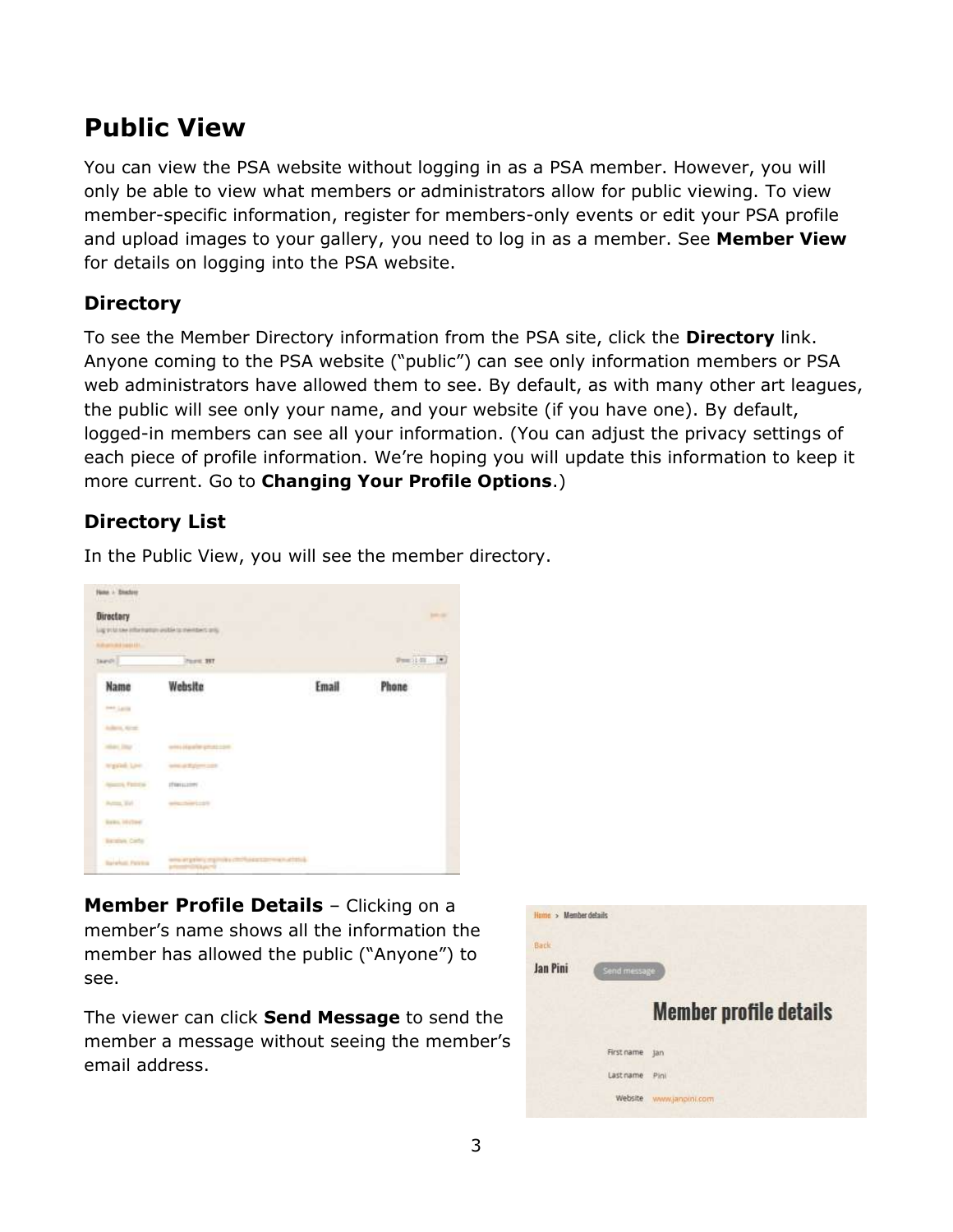Another example of what the public would see if a member would choose to allow more fields to be seen by the public ("Anyone") is shown to the right. In this case, the member is choosing to show more information about herself in an effort to promote her artwork.



## <span id="page-4-0"></span>**Join Us**

This link sends artists who want to join the Pittsburgh Society of Artists to a page that details the submission requirements, the dates for the next new-member screening, and a link to register for the screening.

## <span id="page-4-1"></span>**Member News**

Wild Apricot provides a news blog visible to the public that we're calling **Member News**. This is a tool for members to post information about upcoming art-related events they are involved in, and for others to comment on it.

To access the PSA news blog, click the **Member News** link in the banner. The most recent blog posts are displayed. Only logged-in members can create new member news entries, but the public can view and comment on the entries.

Go to the section **Posting Member News** for details on posting to Member News.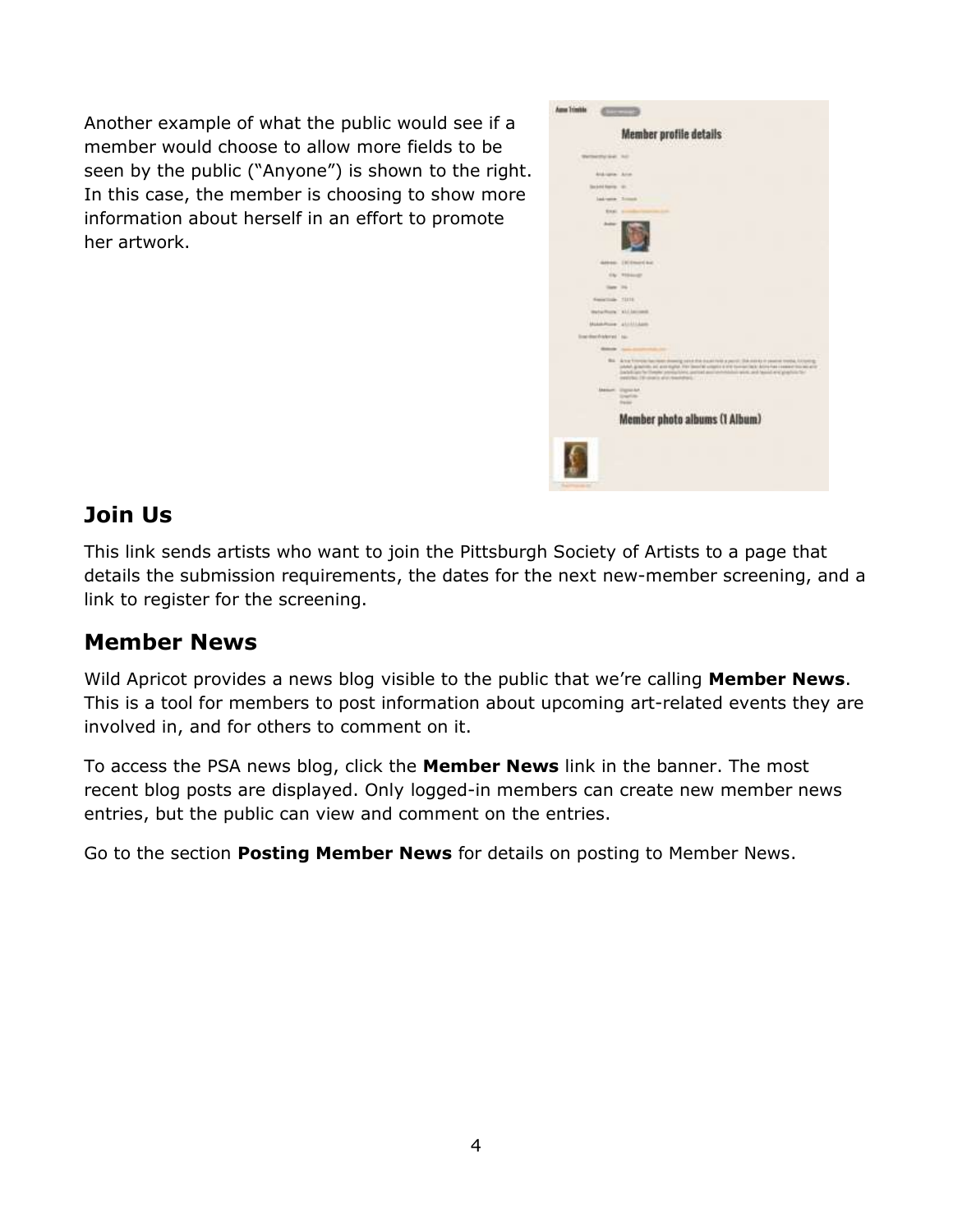# <span id="page-5-0"></span>**Member View**

When you log in as a PSA member, you will be able to change your profile information, see content limited for members only, and have posting privileges.

## <span id="page-5-1"></span>**Logging into the PSA Website**

To log in to the PSA website,

- 1. Enter your email address and password.
- 2. Click **Login.**



**Note:** If you've forgotten your password, click the **Forgot Password** link to be emailed a link that allows you set a new password. You can also log in using your Facebook or Google username and password by clicking the appropriate button.

After you log in to the PSA website, you'll see the PSA Home page with your name in the upper right corner and links to View Profile, Change Password, and Logout.

## <span id="page-5-2"></span>**Viewing Your Profile**

After you have logged in, from the PSA website Home page, click the **View Profile** link. The **My Profile** page displays. From this page, you can click the links to view the following:

 **My directory profile link** – displays your profile as logged-in members would see it. The public ("Anyone") would see only the fields you want them to see based on your privacy settings. This screen is display-only. To make changes, click **Edit Profile**.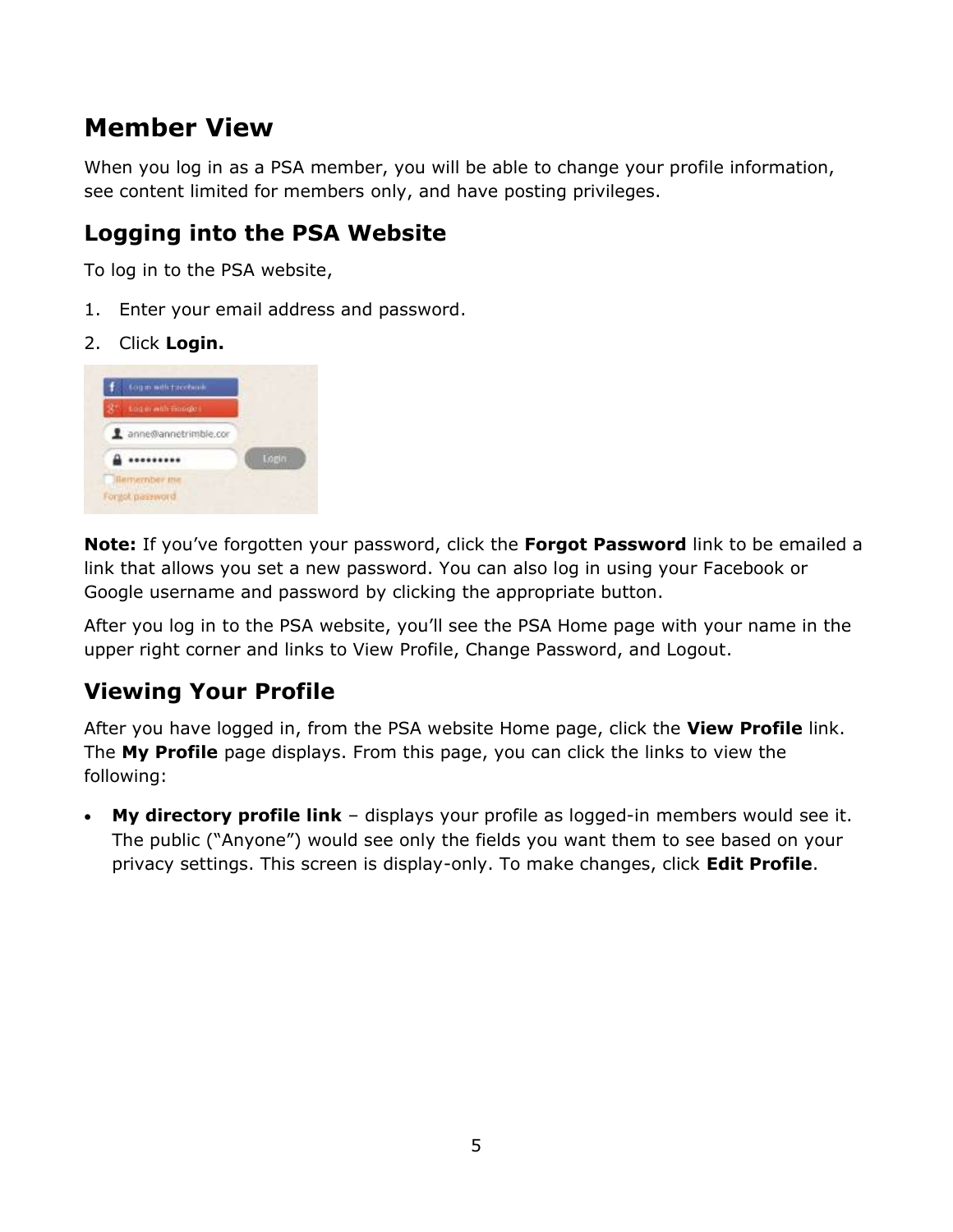- **Privacy menu option** For each profile field, shows who can see the information in our Directory list. This screen is display-only. To make changes, click **Edit Profile**.
- **Email subscriptions link** Shows the type of emails you will received from PSA via the website. This screen is display-only. To make changes, click **Edit Profile**.

| <b>C. State professor defense</b>               |                                           |                  |                 |
|-------------------------------------------------|-------------------------------------------|------------------|-----------------|
|                                                 | <b>Details to show</b><br>teasure the art |                  |                 |
|                                                 | 写                                         | <b>Statement</b> | <b>TELGHING</b> |
| <b>BETWEEN ARRANGE</b>                          |                                           |                  |                 |
| tend micrography<br>٠                           |                                           |                  |                 |
| Al Shi<br>personal large<br>.<br><b>E Phone</b> |                                           |                  |                 |
| <b>COMPANY</b>                                  |                                           |                  |                 |
| <b>Parameters</b>                               | ٠                                         |                  |                 |
| <b>WINDS BARK</b>                               |                                           |                  |                 |
| <b>UNITED</b>                                   | ٠                                         |                  |                 |
| <b>STAR</b>                                     | ٠                                         |                  |                 |
| ARE                                             | ÷                                         |                  |                 |
| Appear                                          |                                           | $\frac{1}{2}$    |                 |
| Tille<br>a sa                                   |                                           |                  |                 |
| <b>Single</b>                                   |                                           | $\frac{1}{2}$    |                 |
| <b>Rater Cold</b>                               |                                           | ×                |                 |
| <b>Americans</b>                                | ٠                                         |                  |                 |
| and Chart<br>2022                               |                                           | ×                |                 |
| <b>SAFEKEEPS</b><br>-                           |                                           |                  |                 |
| <b>Associate</b><br><b>The Contract</b>         | ٠                                         |                  |                 |
| $\sim$                                          | ٠                                         |                  |                 |
| <b>BAGGS</b>                                    | ٠                                         |                  |                 |

<span id="page-6-0"></span>**Member photo albums link** – This is where you can set up albums of your work and upload images. The following example below shows two albums: Pastel Landscapes and Pastel Portraits. Clicking on an album allows you to see what's in each album and upload more pictures.



<span id="page-6-1"></span>**Invoices and payments menu option** – Shows a history of any "invoices" and payments you have made. Invoices are generated when you renew your membership or register for an event such as a program or exhibit that requires a fee.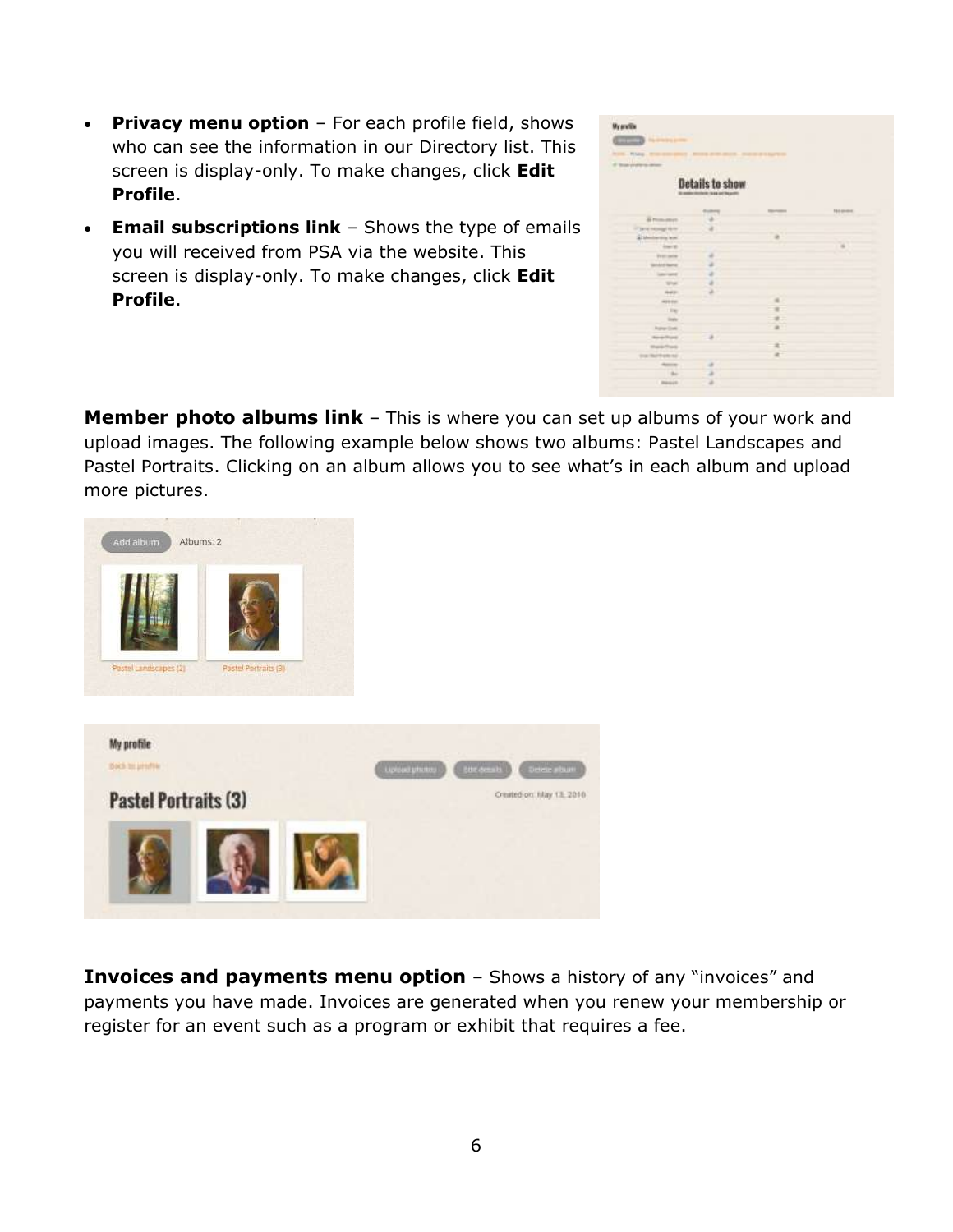# <span id="page-7-0"></span>**Changing Your Profile Options**

From the My Profile page, you can renew your membership and choose to edit other profile information.



#### <span id="page-7-1"></span>**Renew Your Membership**

Note that membership renewal is due in January of each year. To renew your membership,

1. Click **Renew until….**

The Membership Renewal page displays with your profile and allows you to make changes to your information.

2. Click **Update and next** to continue.

A page displays asking you to review and confirm. Click **Review and confirm**.

3. Choose to **Invoice Me** or **Pay Online**.

If you choose **Invoice Me**, you will be returned to a view of your profile and see that you have a balance due for your membership renewal, which you can pay by check or online via PayPal.

If you choose **Pay Online**, you will be sent to a page allowing you to pay via PayPal.

**Note:** You don't need to be a PayPal member to pay online—just click **Pay with Debit or Credit Card** on the PayPal Page.

#### <span id="page-7-2"></span>**Editing Your Profile**

To edit your profile, click **Edit Profile**.

The **My profile** page displays, allowing you to make changes to the values of your various profile data fields. Scroll down to see the **Save** and **Cancel** buttons.

|                                |                                                                                                                                                      | - |
|--------------------------------|------------------------------------------------------------------------------------------------------------------------------------------------------|---|
|                                |                                                                                                                                                      |   |
| 1.6 de l. Elli                 | SIZESETAT Title Teksi is generated as domesticity and several be id-arged<br>the contract of the contract and                                        |   |
| First Lane                     | <b>Literature</b>                                                                                                                                    |   |
| <b>Internal Starre</b>         |                                                                                                                                                      |   |
| Lee rank                       | <b>Times</b>                                                                                                                                         |   |
|                                |                                                                                                                                                      |   |
| <b>Syked</b>                   | are will are six in ting sum.                                                                                                                        |   |
| <b>BUMM</b>                    | <b>TOUR ELEVANT</b>                                                                                                                                  |   |
| 8011411                        | 200 Elizard Bull                                                                                                                                     |   |
| <b>CN</b>                      | <b>Hittings</b>                                                                                                                                      |   |
|                                |                                                                                                                                                      |   |
| 19494                          | <b>Ing</b>                                                                                                                                           |   |
| Folde Celle                    | <b>TESTE</b>                                                                                                                                         |   |
|                                |                                                                                                                                                      |   |
| <b>Home Frence</b>             | AT 2 SAILINGS                                                                                                                                        |   |
| <b>Motor Power</b>             | <b>ATT STERNAK</b>                                                                                                                                   |   |
| <b>Break Mail Freiher Heil</b> |                                                                                                                                                      |   |
|                                | <b># 100</b>                                                                                                                                         |   |
|                                | 0.44                                                                                                                                                 |   |
| <b>Right Ave</b>               | Assess Anthaltic Model Light                                                                                                                         |   |
| Ru-                            |                                                                                                                                                      |   |
|                                | Arms Venture has known dreaming seem are could incide a paintil. You<br>buts in an adopting storage, instanting plaster, grounded, and what stights. |   |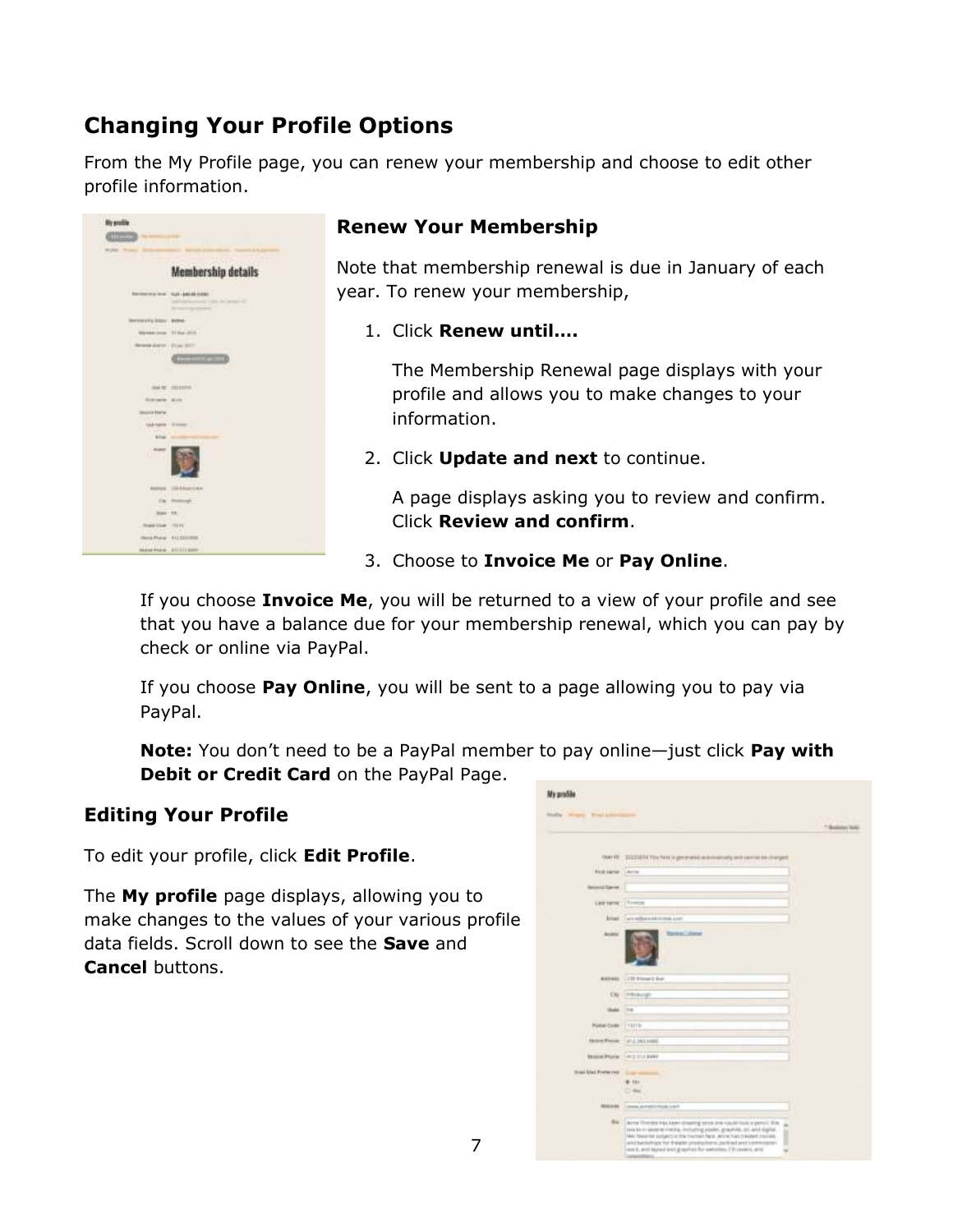There are three aspects to your profile that you can edit:

- *Profile* This page contains most of your profile data fields. Make any changes you need to and scroll to the bottom and click to **Save** or **Cancel**.
- *Privacy* For each field, you can adjust who can see it:
	- Anybody (anyone on the Internet)
	- Members (only logged-in PSA members)
	- No access (no one other than you and the PSA administrators can see the information).

Make the changes you want, then scroll to the bottom and click **Save** or **Cancel**.

 *Email Subscriptions* – This is where you make changes to the types of emails you'd like to receive from PSA. We recommend you leave the settings as they are (checked), meaning you'll receive important emails from PSA.

| all investors to others.                        |                                                                       |           |                  |
|-------------------------------------------------|-----------------------------------------------------------------------|-----------|------------------|
|                                                 | <b>Details to show</b><br>inventory strengths and pay and this public |           |                  |
|                                                 | <b>KIGHTE</b>                                                         | Marinesi: | <b>Borgerman</b> |
| 12 Monday and parties                           | ٠                                                                     |           |                  |
| 17 West Annual Ave.                             | ٠                                                                     | ٠         | ٠                |
| <b>E</b> International age bands                | ٠                                                                     |           | ٠                |
| <b>Tour AV</b>                                  | ٠                                                                     | ٠         | ×                |
| <b>Exit land</b>                                | $\blacksquare$                                                        | ٠         | ٠                |
| <b>Science &amp; Alberta</b>                    | ٠                                                                     | c         | ×                |
| Thank more                                      | ٠<br>٠                                                                | ٠         | ٠                |
| 1 Aliver                                        | $\frac{1}{2}$<br>-                                                    | ٠         | ×                |
| <b>Scale</b>                                    | ٠                                                                     | τ         | π                |
| Address                                         | ë                                                                     | ٠<br>×.   | ×                |
| $-104$                                          | ٠                                                                     | ٠<br>--   | ٠                |
| <b>SCALE</b>                                    | ë                                                                     | ٠         | š                |
| <b><i><u><u><b>Diskul Turns</b></u></u></i></b> | 3<br>٠                                                                | ٠         |                  |
| <b>Borne &amp; Ingeles</b>                      | $\blacksquare$                                                        |           | 8                |
| <b>Kissing Pinding</b>                          | ë                                                                     | ٠         | ×                |
| that that Protector                             | ś                                                                     | ٠         |                  |
| <b>BARTER</b>                                   | $\blacksquare$                                                        | σ         |                  |
| in a                                            | $\overline{a}$                                                        | c         | π                |
| <b>Blue Guard</b>                               | $\blacksquare$                                                        |           |                  |
| <b>STAR</b><br>.                                | ×<br>۰                                                                | È         | 3                |

### <span id="page-8-0"></span>**Events**

Wild Apricot provides a calendar and event registration system. The event registration system automatically sends email reminders to attendees reminding them of upcoming events for which they have registered. Only members with administrative authority can create events.

#### <span id="page-8-1"></span>**Calendar**

PSA's exhibits, programs, meetings, and important show events are displayed in a month, week, or year view with scrolling between periods. To view the event calendar, click the **Calendar** link on the upper left of any page.

#### <span id="page-8-2"></span>**Event Details**

From the Event Details page, you can see more information about the event and can register for that event.

#### <span id="page-8-3"></span>**Events List**

Click the **Events** menu option to view Events in a list. From the list you can view details and register for the event.

|                                                  |                   | Sales - Bank - Sales - Sales - Bank - Sales - Sales - Sales - Sales - Sales |              |               |                 |              |
|--------------------------------------------------|-------------------|-----------------------------------------------------------------------------|--------------|---------------|-----------------|--------------|
| <b>MAPT</b>                                      | ×                 | the contract of the contract of the contract of                             |              |               |                 |              |
| ×                                                | ٠                 |                                                                             | HF.          | <b>Ha</b>     | u.              | ы            |
|                                                  | 16                | ш                                                                           | TE L'        | $\frac{1}{2}$ | 77. JE          | и            |
| 哥川                                               | 331<br>æ          | $\mathcal{M}_\mathrm{c}$                                                    | 所            | <b>H</b>      | 计规则             | 1.88<br>œ    |
| $\mathbb{R}$                                     | ici.              | $-184$                                                                      | 321          | ٠             |                 | 14           |
| $\begin{array}{c} \phantom{-} \end{array}$<br>,, | $\mathbb{R}$<br>ы | $\sim$<br>m                                                                 | $\mathbb{R}$ | 思             | 10 <sup>1</sup> | $\mathbb{H}$ |